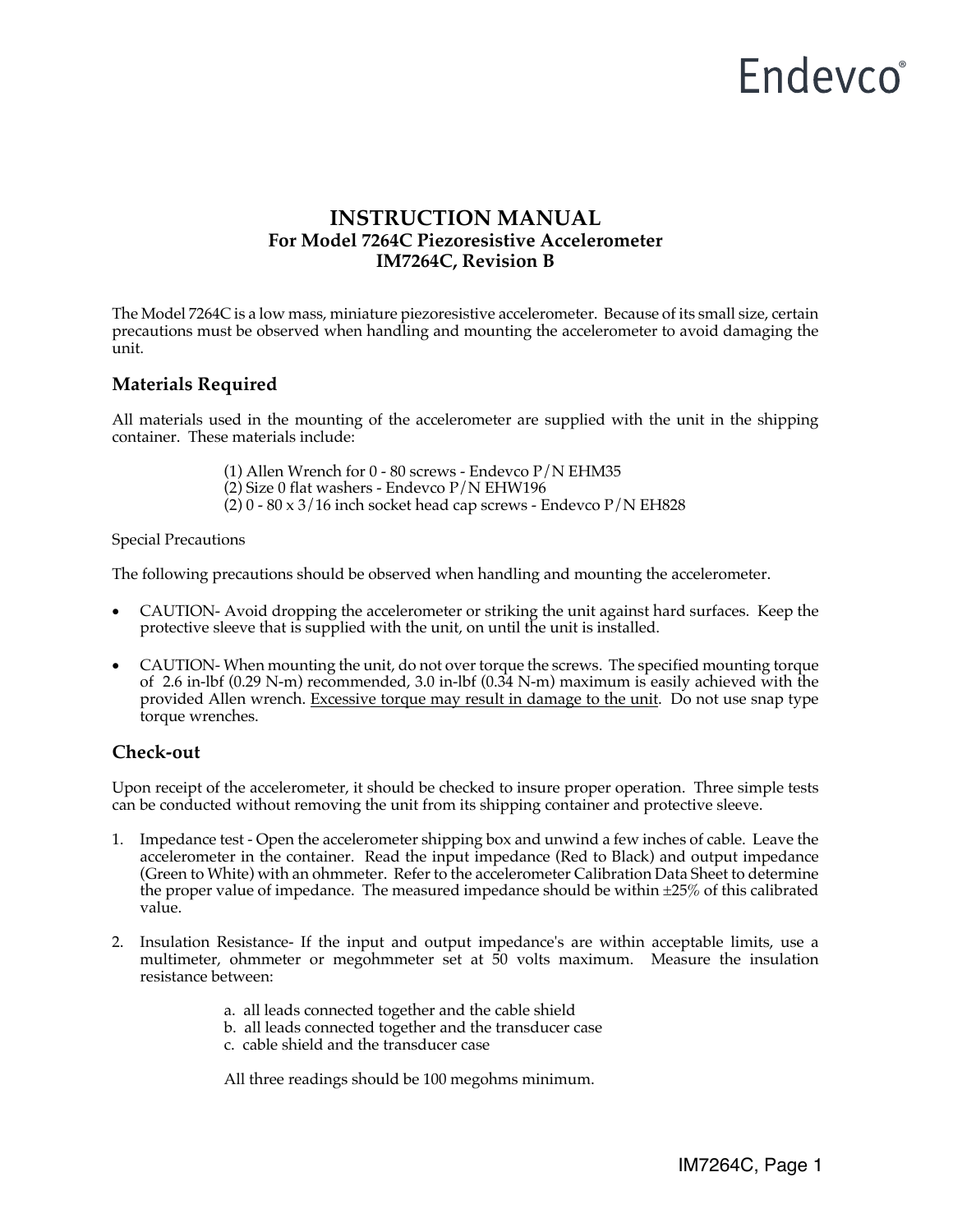3. Zero measurand Output- After the impedance and insulation resistance tests, measure the output of the accelerometer with zero g acceleration. Turn the unit on its side so that the accelerometer mounting surface is perpendicular to the table top. Apply the specified excitation voltage to the accelerometer and measure its output with a DC millivolt meter. Allow the unit to warm-up for two minutes. The accelerometer should have a Zero Measurand Output (ZMO) within the data sheet specified limits.

If any of these initial checks do not give proper readings, indicating a possible malfunction, and the reason for the erroneous reading cannot be found, contact Endevco.

#### **Mounting**

When mounting or removing the accelerometer, it is essential to utilize proper techniques and tools. Correct torque is important to ensure correct mounting and performance.

- 1. The mounting surface should be clean and free of burrs. A recommended surface roughness is 32 microinch rms.
- 2. Do not cement the unit to the mounting structure. Use the supplied mounting washers and screws, as shown in Figure 1.
- 3. To facilitate easier screw installation, the mounting screws should be lightly lubricated with oil. Slide the flat washer over the screw.
- 4. Remove the unit from the protective sleeve. Without the protective sleeve, it is recommended that the unit be handled by the case, and not the cable. This is to prevent the unit from slapping the mounting surface during installation. Place the unit on the mounting surface and align the mounting holes.
- 5. Using the supplied Allen wrench, turn the screws into the mounting holes using the recommended torque of 3 lbf-in (0.3 Nm). This is roughly equivalent to finger tight with the supplied wrench. Installation of the unit with higher torque values, dry threads, or thread adhesives is not recommended as excessive torque will be required to break the screw loose when the accelerometer is dismounted.
- 6. As practical, tie down the cable within 2 to 3 inches (4 to 6 cm) of the unit. Whipping of the cable during vibration and shock will strain the cable unnecessarily at the unit.
- 7. Connect the unit to the signal conditioner and check for proper functioning through the use of standard techniques such as shunt calibration across the passive arms of the accelerometer.